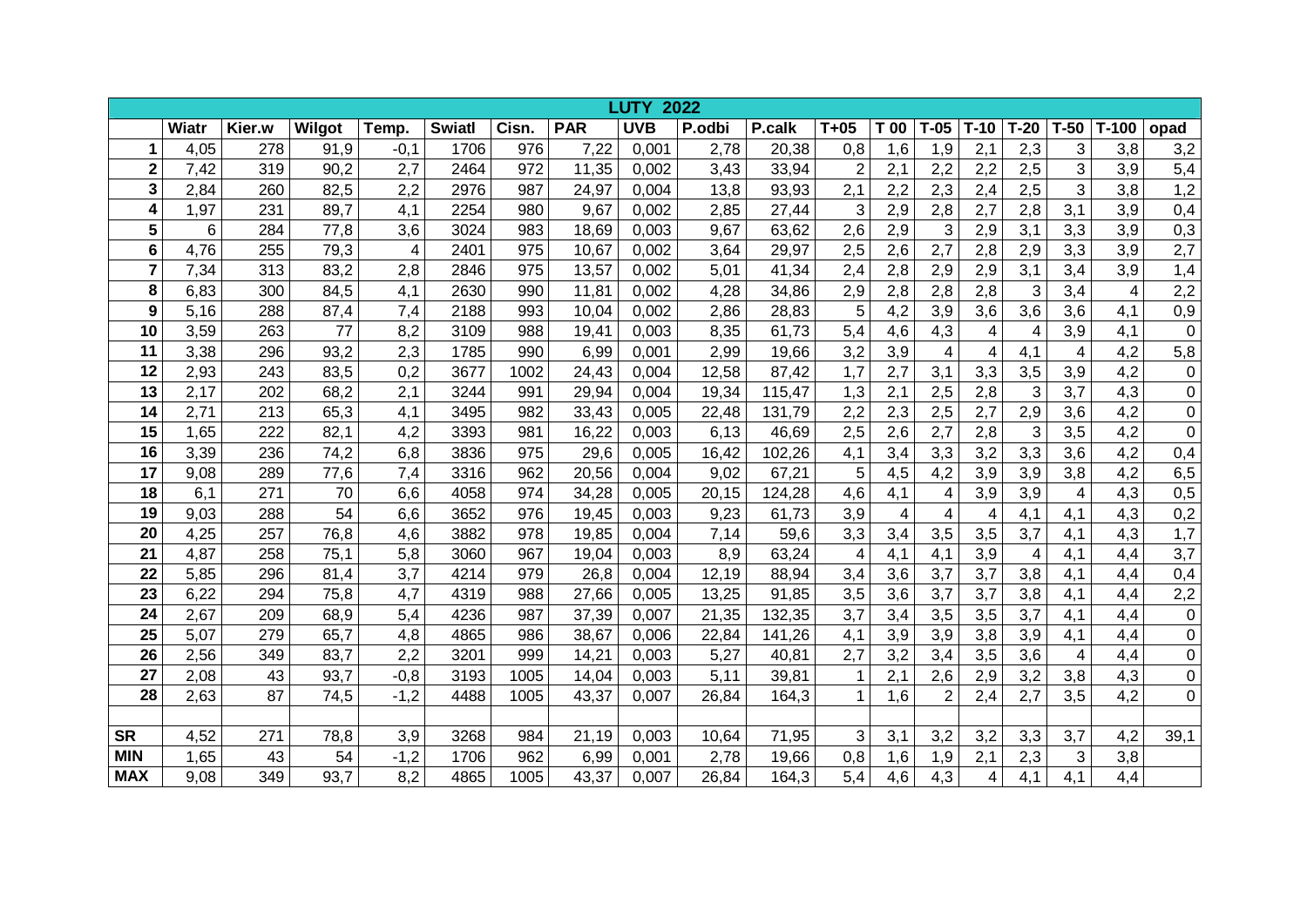| <b>MIN</b>     |              |                |        |        |               |       |                |                |                |                |        |                |                |                |                |                  |                |      |
|----------------|--------------|----------------|--------|--------|---------------|-------|----------------|----------------|----------------|----------------|--------|----------------|----------------|----------------|----------------|------------------|----------------|------|
|                | <b>Wiatr</b> | Kier.w         | Wilgot | Temp.  | <b>Swiatl</b> | Cisn. | <b>PAR</b>     | <b>UVB</b>     | P.odbi         | P.calk         | $T+05$ | T 00           | $T-05$         | $T-10$         | $T-20$         | $T-50$           | $T-100$        | opad |
|                |              |                |        |        |               |       |                |                |                |                |        |                |                |                |                |                  |                |      |
| $\mathbf 1$    | 1,31         | 76             | 47     | $-1,1$ | 61            | 491   | $\mathbf 0$    | $\mathbf 0$    | $\mathbf 0$    | 0              | 0,3    | 0,9            | $\mathbf{1}$   | 1,1            | 1,3            | 1,5              | 1,9            |      |
| $\mathbf 2$    | 3,1          | 144            | 48,7   | 0,5    | 62            | 485   | 0              | $\overline{0}$ | 0              | $\overline{0}$ | 0,4    | 0,8            | 0,9            | 1              | 1,1            | 1,5              | 1,9            |      |
| 3              | 0,93         | 170            | 43,8   | $-1,8$ | 61            | 495   | 0              | 0              | 0              | 0              | 0,2    | $\mathbf{1}$   | 1,1            | 1,2            | 1,3            | 1,5              | 1,9            |      |
| 4              | 0,87         | 107            | 46,8   | 1,2    | 63            | 494   | $\overline{0}$ | $\overline{0}$ | 0              | $\overline{0}$ | 1,1    | 1,2            | 1,3            | 1,3            | 1,4            | 1,5              | $\overline{2}$ |      |
| 5              | 1,35         | 111            | 40,1   | 0,8    | 64            | 491   | 0              | 0              | 0              | $\mathbf 0$    | 1,1    | 1,6            | 1,5            | 1,5            | 1,5            | 1,6              | $\overline{2}$ |      |
| 6              | 1,42         | 130            | 38,5   | 0,9    | 61            | 495   | 0              | 0              | $\overline{0}$ | $\overline{0}$ | 0,5    | 1,1            | 1,3            | 1,4            | 1,5            | 1,6              | $\overline{c}$ |      |
| $\overline{7}$ | 1,46         | 148            | 40,3   | 1,2    | 65            | 485   | 0              | 0              | 0              | 0              | 1,4    | 1,5            | 1,5            | 1,5            | 1,5            | 1,7              | $\overline{2}$ |      |
| 8              | 3,71         | 159            | 38,8   | 1,4    | 63            | 496   | 0              | $\overline{0}$ | 0              | $\mathbf 0$    | 0,9    | 1,2            | 1,4            | 1,4            | 1,5            | 1,7              | $\overline{2}$ |      |
| 9              | 3,28         | 158            | 47,2   | 3,5    | 65            | 498   | 0              | 0              | 0              | 0              | 2,2    | 1,8            | 1,7            | 1,6            | 1,6            | 1,8              | $\overline{c}$ |      |
| 10             | 1,2          | 141            | 40,4   | 3,5    | 65            | 499   | 0              | 0              | 0              | $\mathbf 0$    | 2,3    | 2,2            | 2,1            | $\overline{2}$ | $\overline{2}$ | 1,9              | $\overline{2}$ |      |
| 11             | 0,83         | 9              | 46,1   | $-0,1$ | 64            | 496   | 0              | 0              | 0              | 0              | 1,4    | 2,4            | 2,3            | 2,2            | 2,1            | $\boldsymbol{2}$ | 2,1            |      |
| 12             | 1,09         | 159            | 47,3   | $-1,3$ | 62            | 501   | 0              | 0              | 0              | $\overline{0}$ | 0,1    | 1,4            | 1,6            | 1,8            | 1,9            | $\overline{2}$   | 2,1            |      |
| 13             | 1,02         | 159            | 47,3   | $-2,2$ | 62            | 501   | 0              | 0              | $\overline{0}$ | 0              | $-0,3$ | 1,4            | 1,6            | 1,8            | 1,9            | $\overline{2}$   | 2,1            |      |
| 14             | 1,08         | 109            | 32,6   | 0,2    | 61            | 496   | 0              | 0              | 1,17           | $\mathbf 0$    | $-0,1$ | 0,9            | 1,2            | 1,4            | 1,5            | 1,8              | 2,1            |      |
| 15             | 0,72         | 102            | 40     | 0,9    | 61            | 493   | 0              | 0              | 0,13           | 0              | 0,4    | 1,1            | 1,3            | 1,4            | 1,5            | 1,8              | 2,1            |      |
| 16             | 0,66         | 108            | 45     | 1,4    | 62            | 494   | 0              | 0              | 0,01           | 0              | 0,9    | 1,4            | 1,5            | 1,5            | 1,6            | 1,8              | 2,1            |      |
| 17             | 1,77         | 108            | 40,3   | 3,8    | 65            | 485   | 0              | 0              | 0              | 0              | 2,3    | 2,1            | $\sqrt{2}$     | 1,9            | 1,8            | 1,9              | 2,1            |      |
| 18             | 2,13         | 150            | 33,5   | 2,8    | 64            | 489   | $\overline{0}$ | $\overline{0}$ | 0,08           | $\overline{0}$ | 1,6    | $\overline{2}$ | $\overline{2}$ | $\overline{2}$ | $\overline{2}$ | $\overline{2}$   | 2,1            |      |
| 19             | 1,8          | 137            | 34,6   | 1,7    | 67            | 485   | 0              | 0              | $\mathbf 0$    | $\mathbf 0$    | 1,4    | 2,3            | 2,2            | $\overline{2}$ | 2,1            | $\overline{2}$   | 2,2            |      |
| 20             | 1,18         | 126            | 30,1   | 1,2    | 63            | 494   | 0              | 0              | $\Omega$       | $\mathbf 0$    | 0,8    | 1,5            | 1,8            | 1,9            | $\overline{2}$ | $\overline{2}$   | 2,2            |      |
| 21             | 1,82         | 132            | 38,3   | 2,2    | 65            | 488   | 0              | 0              | 0,14           | 0              | 1,8    | $\overline{2}$ | $\overline{2}$ | 1,9            | $\overline{2}$ | $\overline{2}$   | 2,2            |      |
| 22             | 1,42         | 144            | 34,3   | 0,9    | 65            | 487   | 0              | 0              | $\mathbf 0$    | $\mathbf 0$    | 1,4    | 1,6            | 1,9            | 1,9            | $\overline{2}$ | 2,1              | 2,2            |      |
| 23             | 0,92         | 110            | 40,3   | 0,5    | 63            | 494   | 0              | 0              | $\Omega$       | 0              | 1      | 1,6            | 1,8            | 1,9            | 1,9            | $\overline{2}$   | 2,2            |      |
| 24             | 0,98         | 106            | 42,8   | $-1,6$ | 61            | 500   | 0              | $\overline{0}$ | 0,31           | $\overline{0}$ | 0,1    | 1,5            | 1,8            | 1,8            | 1,9            | $\overline{2}$   | 2,2            |      |
| 25             | 1,27         | 113            | 30     | 0,5    | 65            | 492   | 0              | 0              | 0              | 0              | 1,2    | $\overline{2}$ | $\overline{2}$ | $\overline{2}$ | $\overline{2}$ | $\overline{2}$   | 2,3            |      |
| 26             | 0,77         | 12             | 38,7   | $-2,1$ | 62            | 499   | 0              | $\overline{0}$ | $\overline{0}$ | $\overline{0}$ | 0,2    | 1,5            | 1,7            | 1,8            | $\overline{2}$ | $\overline{2}$   | 2,2            |      |
| 27             | 0,4          | $\overline{7}$ | 47     | $-3,7$ | 59            | 505   | 0              | 0              | 0,06           | 0              | $-0,4$ | 1,2            | 1,5            | 1,7            | 1,8            | $\overline{2}$   | 2,2            |      |
| 28             | 0,62         | 31             | 44,2   | $-5,1$ | 59            | 505   | 0              | $\overline{0}$ | 0,84           | 0              | $-0,8$ | 0,8            | 1,1            | 1,3            | 1,5            | 1,8              | 2,1            |      |
|                |              |                |        |        |               |       |                |                |                |                |        |                |                |                |                |                  |                |      |
|                |              |                |        |        |               |       |                |                |                |                |        |                |                |                |                |                  |                |      |